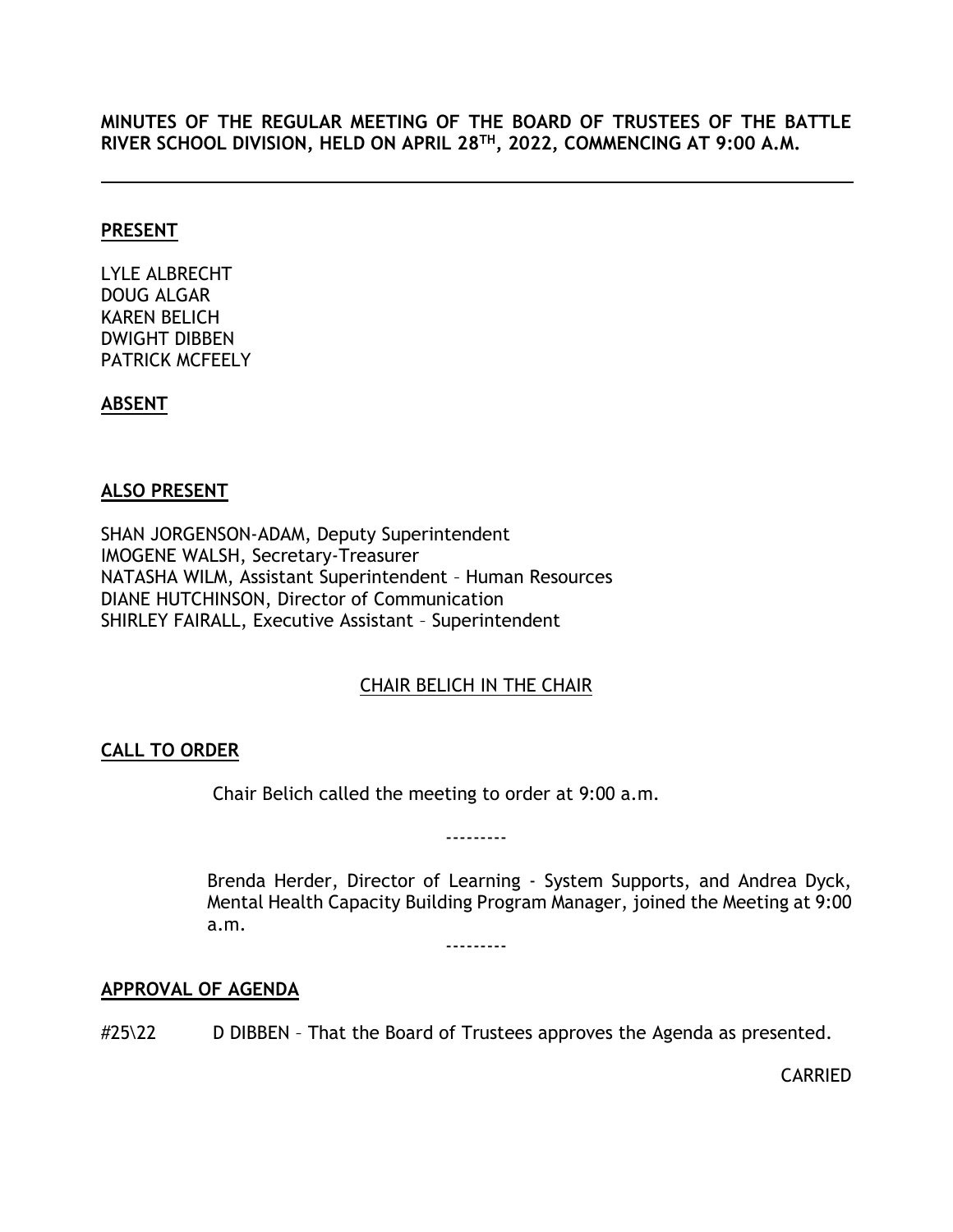#### <span id="page-1-0"></span>**APPROVAL OF MINUTES**

#26\22 D ALGAR – That the Board of Trustees approves the Minutes of the Regular Meeting of the Board of Trustees of March 24<sup>th</sup>, 2022.

CARRIED

#### <span id="page-1-1"></span>**STUDENT SUCCESS**

Chair Belich welcomed Ms Dyck and invited her presentation on how the Mental Health Capacity Building Program in BRSD is helping students to build skills and resilience in mental health.

Ms Herder and Ms Dyck left the Meeting at 9:44 a.m.

---------

Cheryl Kropinske, Director of Finance, joined the meeting at 9:46 a.m.

# <span id="page-1-2"></span>**FISCAL MONITORING REPORT**

Chair Belich welcomed Ms Kropinske and invited her review of the Interim Financial Statements for the period ending March 31<sup>st</sup>, 2022.

Ms Kropinske left the meeting at 9:52 a.m.

---------

## <span id="page-1-3"></span>**INTERNATIONAL TRAVEL – CENTRAL HIGH SEDGEWICK PUBLIC SCHOOL**

#27\22 D DIBBEN - That the Board of Trustees approves, in principle and subject to Administrative Procedure 261 'Travel Study', the international travel trip to Peru by the Central High Sedgewick Public School students during spring break 2023, tentatively March 23rd to 31st, 2023.

---------

CARRIED

Edmond Quarcoo, Safety Coordinator, joined the Meeting at 9:52 a.m.

## <span id="page-1-4"></span>**OCCUPATIONAL HEALTH & SAFETY – COR AUDIT REPORT PRESENTATION**

Chair Belich welcomed Edmond Quarcoo and invited his presentation providing an overview and summary of the internal COR audit from the fall and what the priorities for safety are for BRSD moving forward.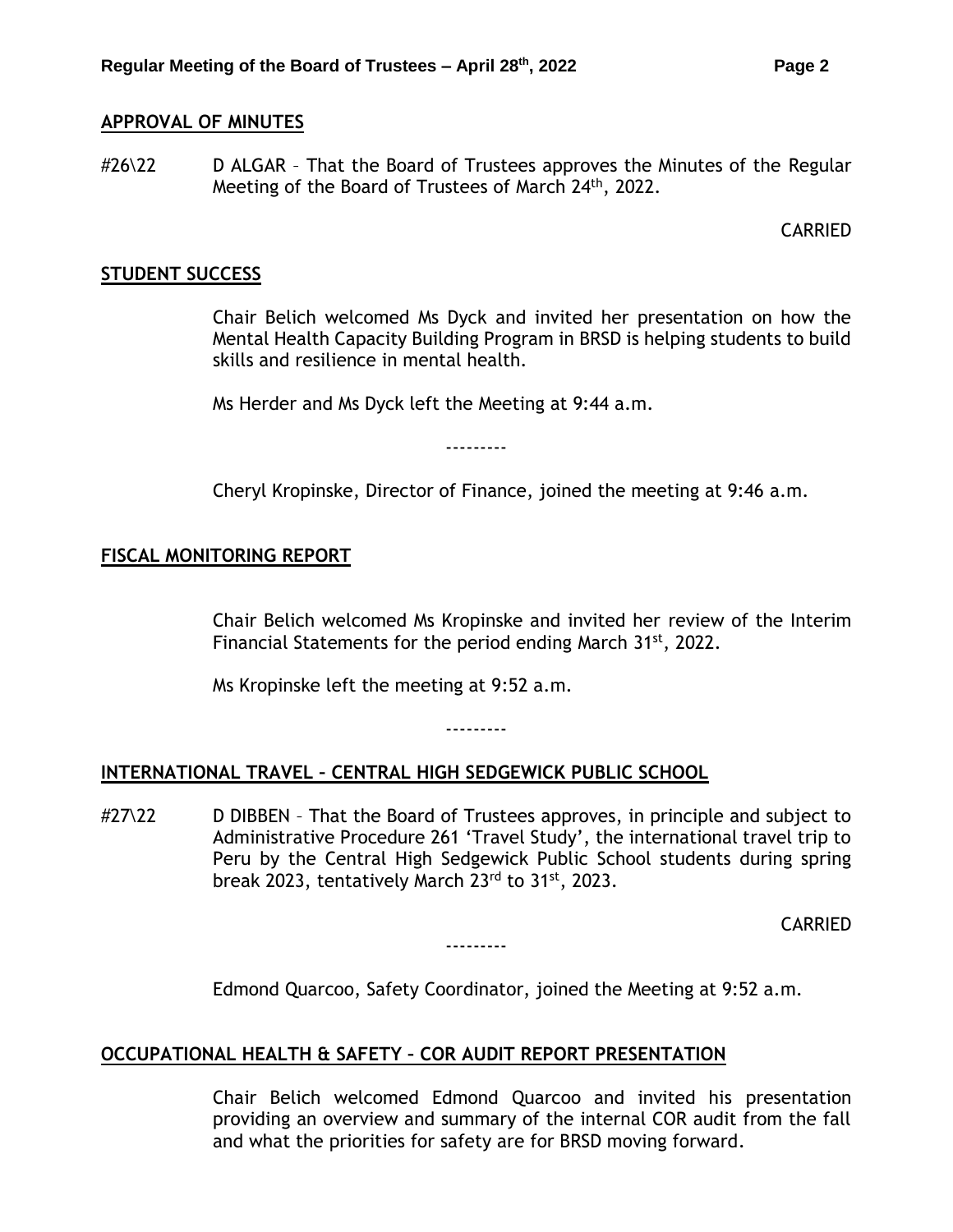Mr Quarcoo left the meeting at 10:15 a.m.

---------

#### **MEETING RECESS**

The Regular Meeting of the Board of Trustees recessed at 10:15 a.m. and reconvened at 10:25 a.m.

---------

## <span id="page-2-0"></span>**INTERNATIONAL TRAVEL – FORESTBURG SCHOOL**

#28\22 D DIBBEN - That the Board of Trustees approves, in principle and subject to Administrative Procedure 261 'Travel Study', the international travel trip to Germany, Switzerland, and Italy by the Forestburg School students during spring break 2023, tentatively March 23rd to 31<sup>st</sup>, 2023.

CARRIED

## <span id="page-2-1"></span>**BOARD MEETING DATE ADDITION**

#29\22 D ALGAR - That the Board of Trustees approves a Regular Business Meeting of the Board to be scheduled on May 12<sup>th</sup>, 2022.

CARRIED

## <span id="page-2-2"></span>**ADULT STUDENT FEES**

#30\22 L ALBRECHT - That the Board of Trustees approves the adult student fee for 2022 – 2023 to be set at \$192.76 per credit taken, and further that this fee does not include the transportation fee.

CARRIED

## <span id="page-2-3"></span>**FACILITY'S PROJECTS TENDERS**

#31\22 D DIBBEN - That the Board of Trustees approves the selection of Knights Roofing Ltd.'s bid in the amount of \$323,070.00 plus GST for the Daysland School 2022 Roofing Program, with funding to be allocated from the Division's Capital Maintenance and Renewal grant.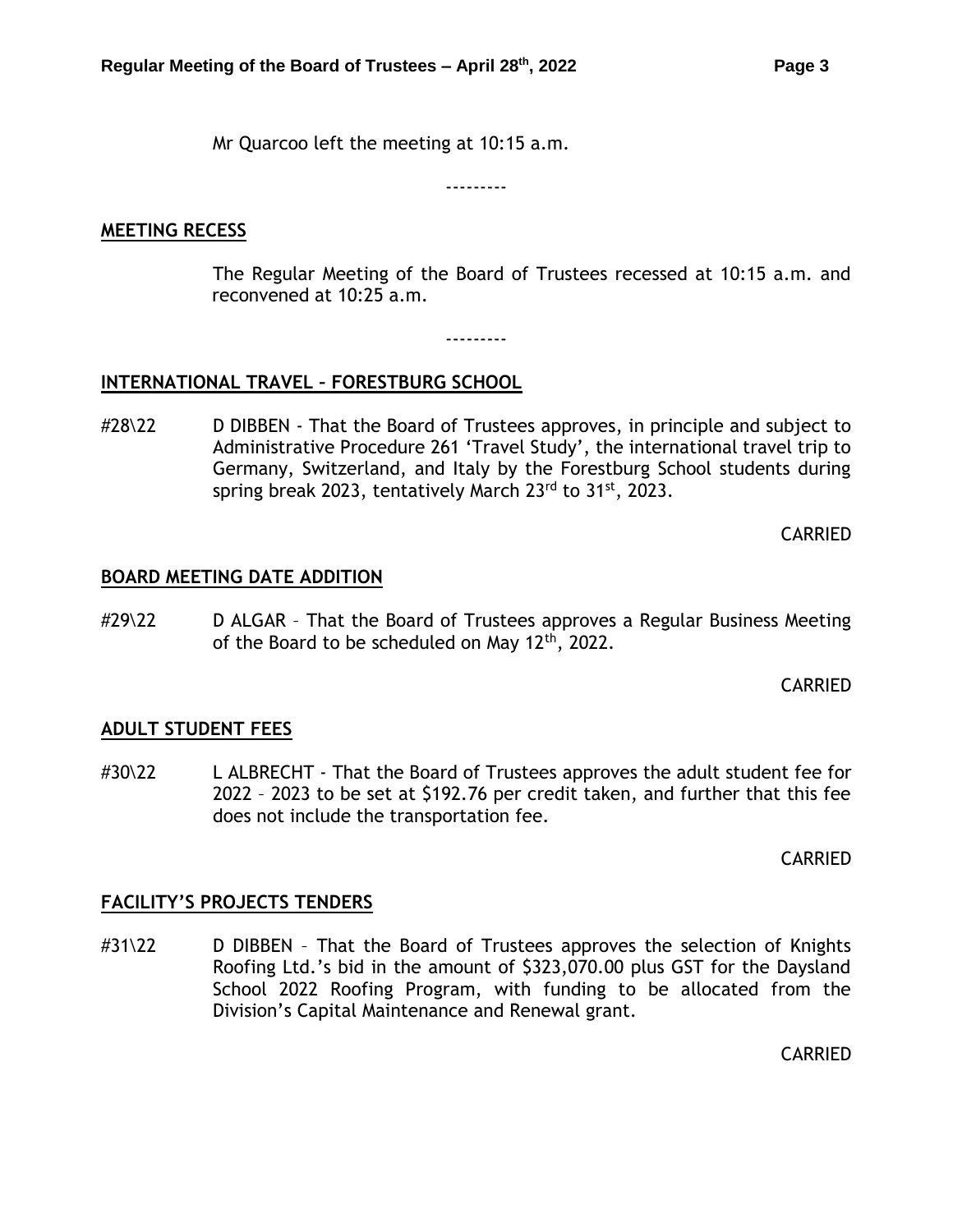#32\22 D ALGAR - That the Board of Trustees approves the selection of Wester Weather Protector Ltd.'s bid in the amount of \$210,373.00 plus GST for the New Norway School 2022 Roofing Program, with funding to be allocated from the Division's Capital Maintenance and Renewal grant.

CARRIED

#33\22 L ALBRECHT - That the Board of Trustees approves the selection of Vantage Builders Ltd.'s bid in the amount of \$892,940.00 plus GST for the Viking School Envelope Upgrade Phase 1 project, with funding to be allocated from the Division's Capital Maintenance and Renewal grant.

CARRIED

#34\22 L ALBRECHT - That the Board of Trustees approves the selection of Vantage Builders Ltd.'s bid in the amount of \$318,405.00 plus GST for the Viking School Envelope Upgrade Phase 2 project, with funding to be allocated from the Division's Capital Maintenance and Renewal grant.

CARRIED

## <span id="page-3-0"></span>**INTERNATIONAL STUDENT FEES**

#35\22 D ALGAR - That the Board of Trustees approves the program fee for the International Student Summer School Program of July – August 2022 to be \$3,500.00 per student, up to a maximum of six credits.

CARRIED

## <span id="page-3-1"></span>**BATTLE RIVER SCHOOL DIVISION STRATEGIC PLAN**

#36\22 D ALGAR - That the Board of Trustees approves the Battle River School Division 2021 – 2025 Strategic Plan as presented.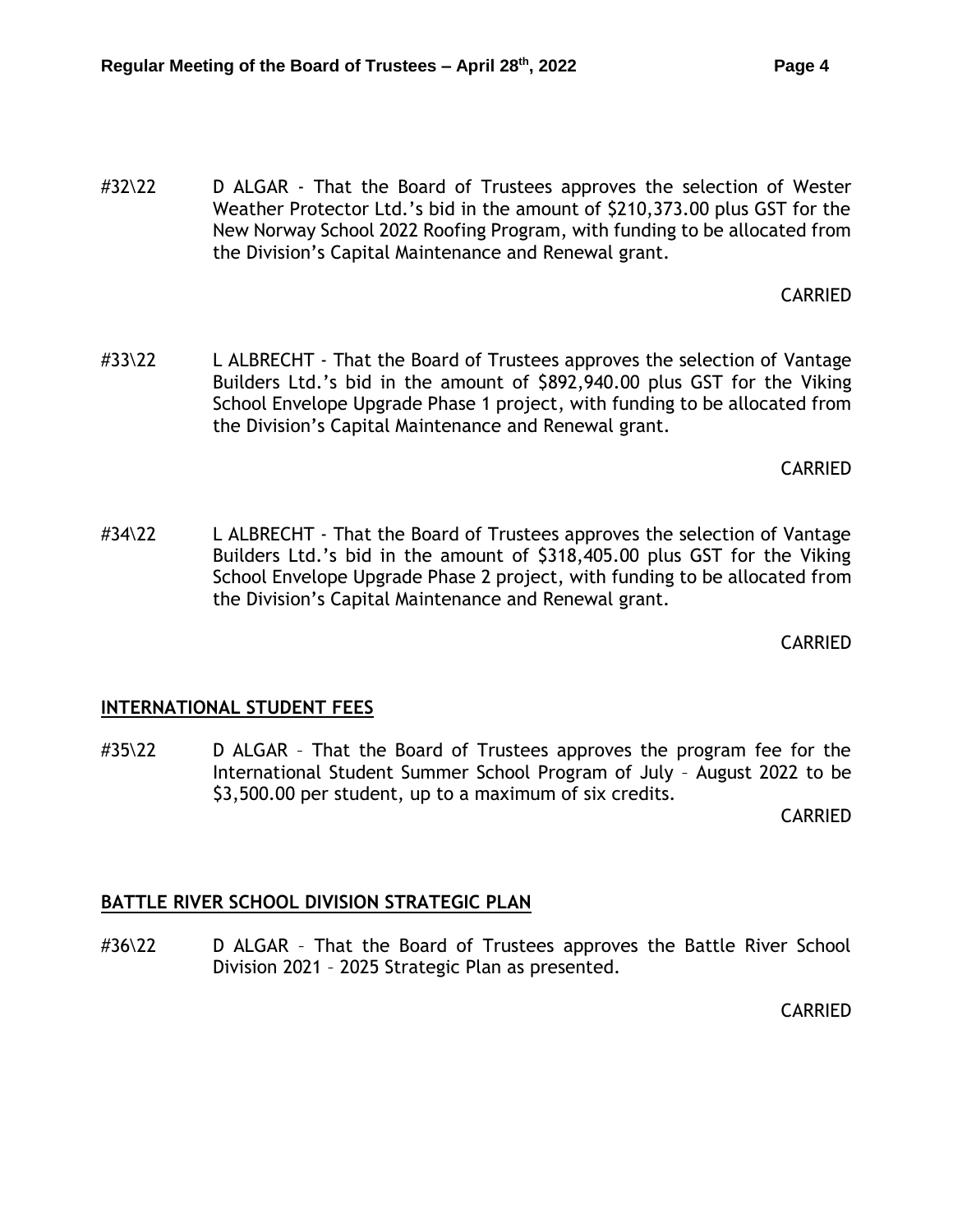#### <span id="page-4-0"></span>**POLICY REVISIONS**

#37\22 D DIBBEN - That the Board of Trustees approves the revisions to the following Policies as presented:

| Policy 1            | <b>Divisional Foundation Statements,</b>    |
|---------------------|---------------------------------------------|
| Policy 2            | Electoral Subdivisions and Ward Boundaries, |
| Policy 3            | Role of the Board,                          |
| Policy 4            | Role of the Trustee, and                    |
| Policy 4 Appendix A | Board Meeting Etiquette.                    |

CARRIED

#### **IN-CAMERA SESSION (11:54 A.M.)**

#38\22 D ALGAR – That the Regular Meeting of the Board of Trustees recess to permit Trustees to meet in-camera, and that all persons, except Trustees, Superintendent Marler, Deputy Superintendent Jorgenson-Adam, Assistant Superintendent Human Resources Wilm, Secretary-Treasurer Walsh, Director of Communications Hutchinson, and Executive Assistant – Superintendent Fairall be excluded.

---------

---------

CARRIED

#### **OUT OF IN-CAMERA SESSION (12:43 P.M.)**

The in-camera session concluded and the regular meeting reconvened.

---------

#### <span id="page-4-1"></span>**HOLDEN SCHOOL PROPERTY**

#39\22 L Albrecht - That the Board of Trustees declares the two properties located at Plan 3414AP, Block B & C, in the Village of Holden as surplus.

CARRIED

#40\22 D DIBBEN - That the Board of Trustees authorize Administration to present an Offer to Purchase Real Estate for Plan 3414AP Blocks B and C in the Village of Holden, Alberta to the Holden Rural Academy Society for a nominal sum and conditional to no post-sale obligations and costs being retained by the Battle River School Division and subject to the approval of the Minister of Education, Alberta.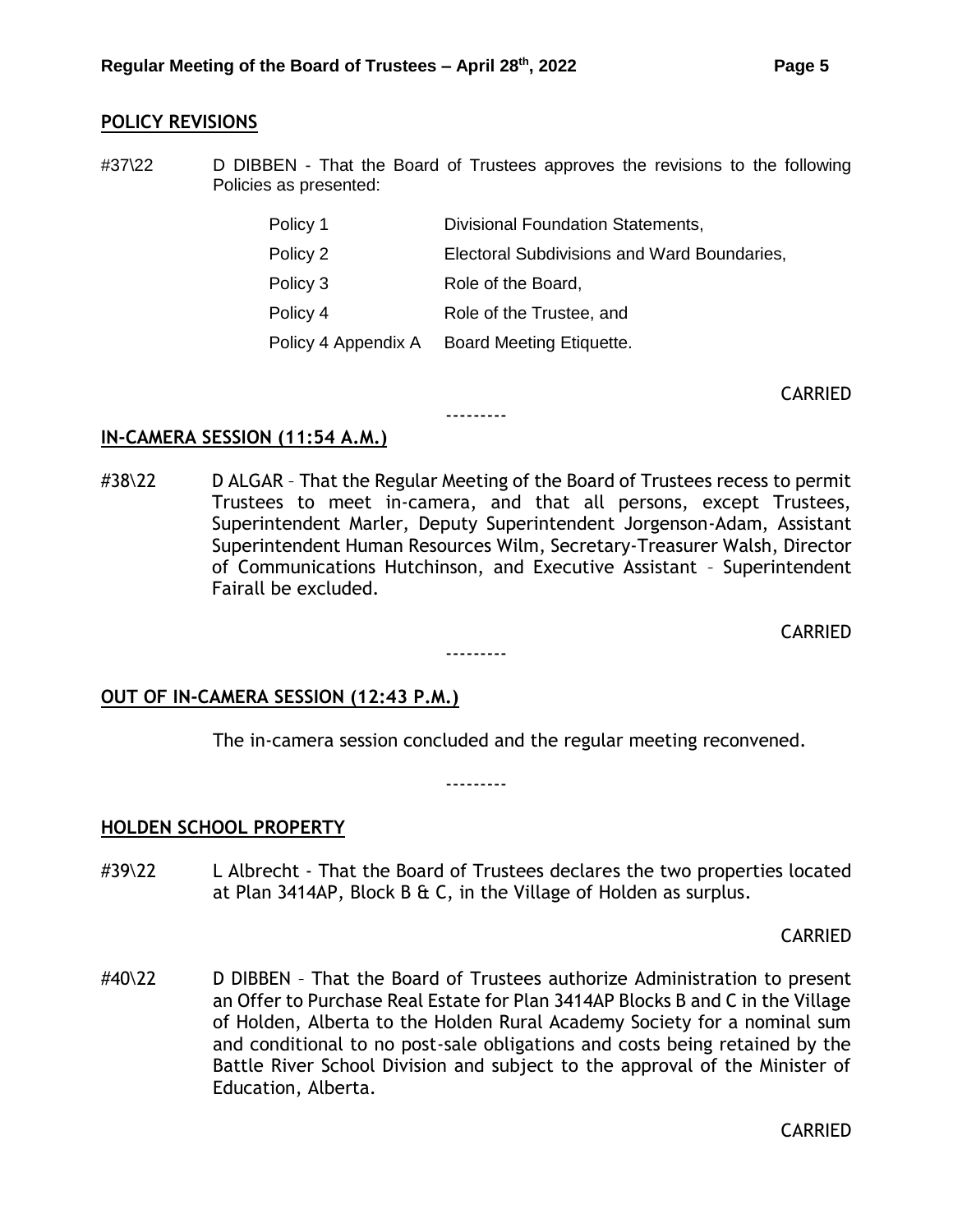---------

# **ADJOURNMENT**

All items of business being completed and there being no dissent, Chair Belich adjourned the meeting at 12:44 a.m.

KAREN BELICH, CHAIR

IMOGENE WALSH, SECRETARY-TREASURER